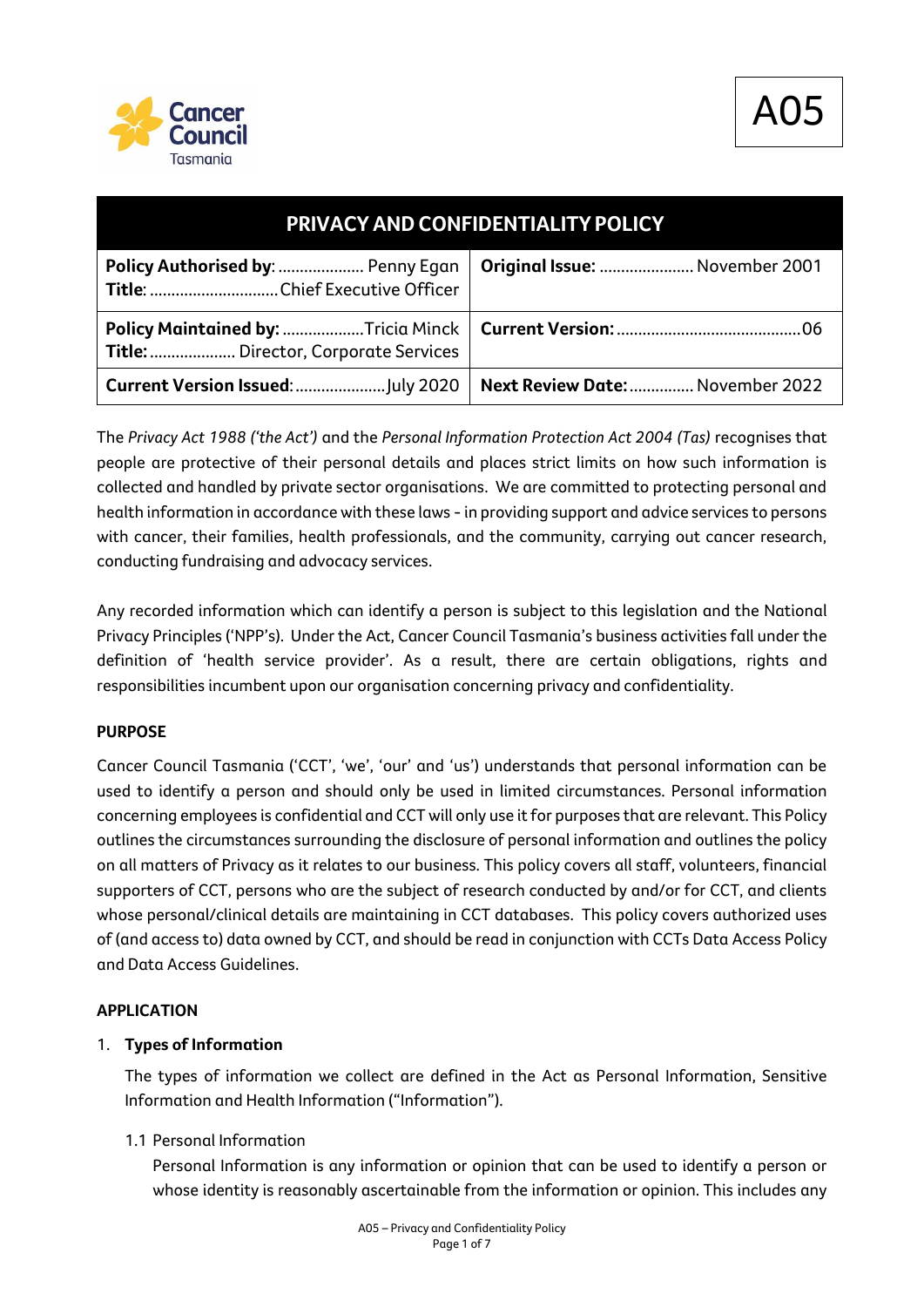opinions about the person, whether true or not, no matter how the information or opinions are recorded.

## 1.2 Sensitive Information

Sensitive Information is information about a person's health, race or ethnic origin, political or religious beliefs or affiliations, membership of a trade union or association, sexual preferences, or criminal record.

## 1.3 Health Information

Health information is personal information that is also information or an opinion about the physical, mental or psychological health of an individual, a disability of an individual, an individual's expressed wishes for the future provision of their healthcare, or a health service provided to an individual.

Health information also includes personal information that is collected to provide a health service or in connection with the donation of an individual's body parts, organs or body substances, or personal information that is genetic information about an individual that is predictive of the individual's health.

## **2. Information We Collect**

We collect Information from individuals both to whom we provide, and who help us provide, our services. This includes persons with cancer and their next of kin, employees, job applicants, donors, research study participants, recipients of support services, participants in advocacy campaigns, participants in education and training programs, health promotion projects or fundraising campaigns, health professionals, suppliers, volunteers, users of our social media pages and applications and our service providers.

The Information we collect will depend on who you are and the purpose for which it is collected. We only collect Information that is reasonably necessary to perform our functions or activities.

The kinds of Information we may collect when dealing with you may include:

- your name, date of birth and gender;
- your contact information including address, postcode, email, telephone number and mobile number;
- your details regarding ethnicity e.g. country of birth, whether you are an Aboriginal or Torres Strait Islander or language spoken at home;
- payment or billing information (including bank account details, credit card details, billing address and invoice details) for donations or the supply of our Services;
- your current location, if you are using one of our mobile applications and consent to this collection;
- details relating to the Services we have supplied you; and
- your username and password for accounts set up on our website.

We may also collect the following types of Information from you if you are a:

2.1 Person affected by cancer: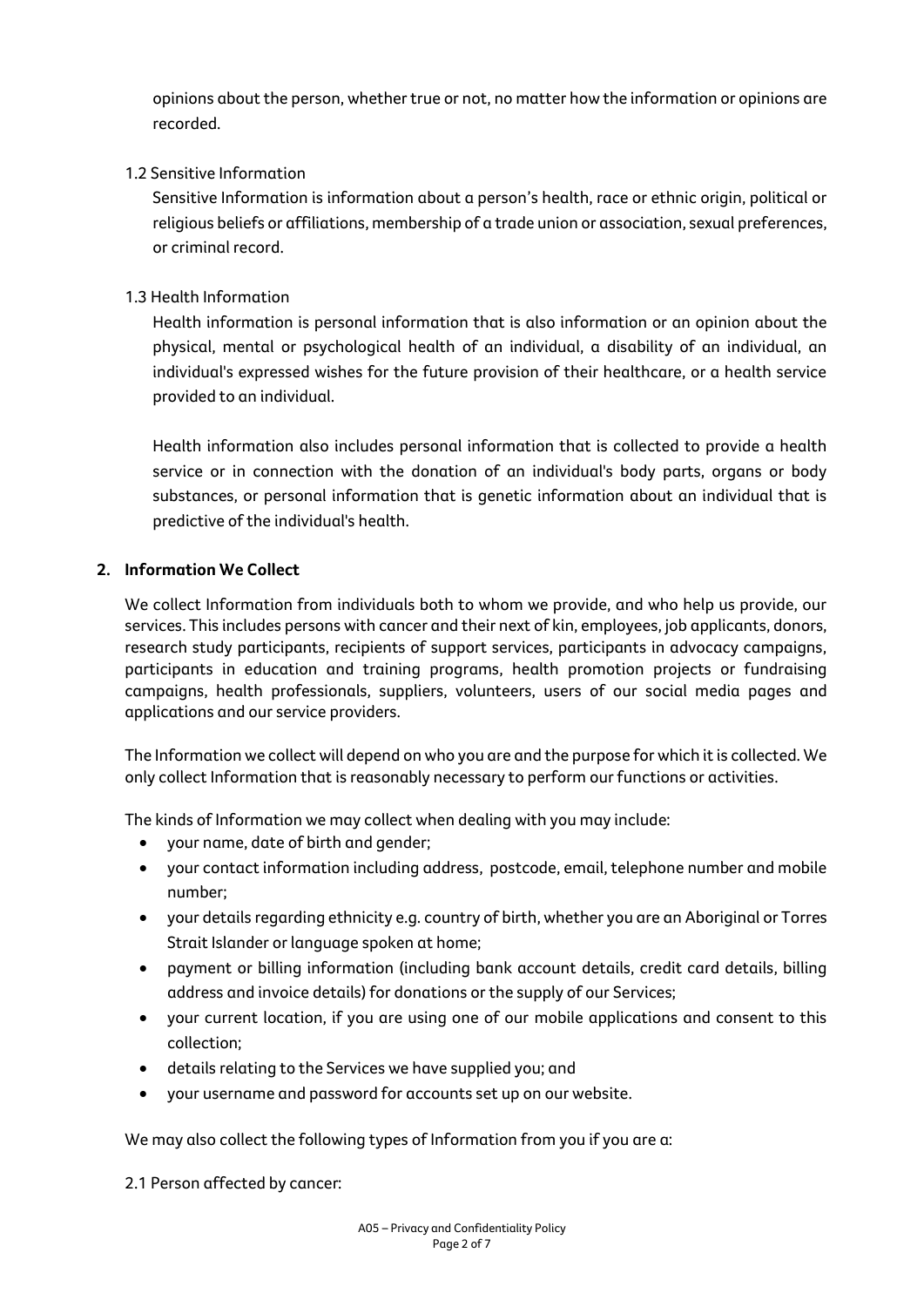- your health information and medical history in particular your history with and relationship to cancer including the type of cancer you have suffered, your treatments, genetic and biometric information.
- 2.2 Job applicant or employee:
	- your employment history, qualifications, resume and job references;
	- your fitness for work, including police checks and security information from government agencies or departments (including Working with Vulnerable People checks), health assessments and other personal information as part of your job application (only if appropriate and in compliance with the law);
	- your banking details to process payments such as wages; and
	- government related identifiers, such as your Tax File Number in compliance with the law.
- 2.3 Public participant in Cancer Council fundraising and support schemes and campaigns:
	- your opinions via surveys and questionnaires;
	- your insurance policies and details, which are only collected in limited circumstances such as where qualification for a particular Cancer Council program requires you to have certain insurances; and
	- details relating to donations you have made to us.

Where practicable, you can deal with us anonymously, by using a pseudonym. You can also choose to not provide us with some or all of your Information. This may affect our ability to help or service you as fully as we would like.

### **3. How we Collect Information**

Where reasonably practicable, we will collect your Information directly from you. This may be in person, on the telephone, by mail or online.

We may collect Information from third parties such as contractors (including fundraising service providers) who provide services to us and from health professionals and your next of kin (for example where you have consented, or are unable to provide us with your information directly or if a waiver has been granted).

When you access our website, we or our third-party service providers, may use "Cookies" (small data files placed on your device that do not identify individuals personally but do identify devices). We may also use software (such as Javascript), or similar technology.

This technology allows us to:

- Maintain the continuity of your browsing session;
- Remember your details and preferences when you return;
- Use Google Analytics to collect information such as demographics and interests, visits to our websites, length of visit and pages viewed; and
- Tailor our advertising through advertising networks on other websites.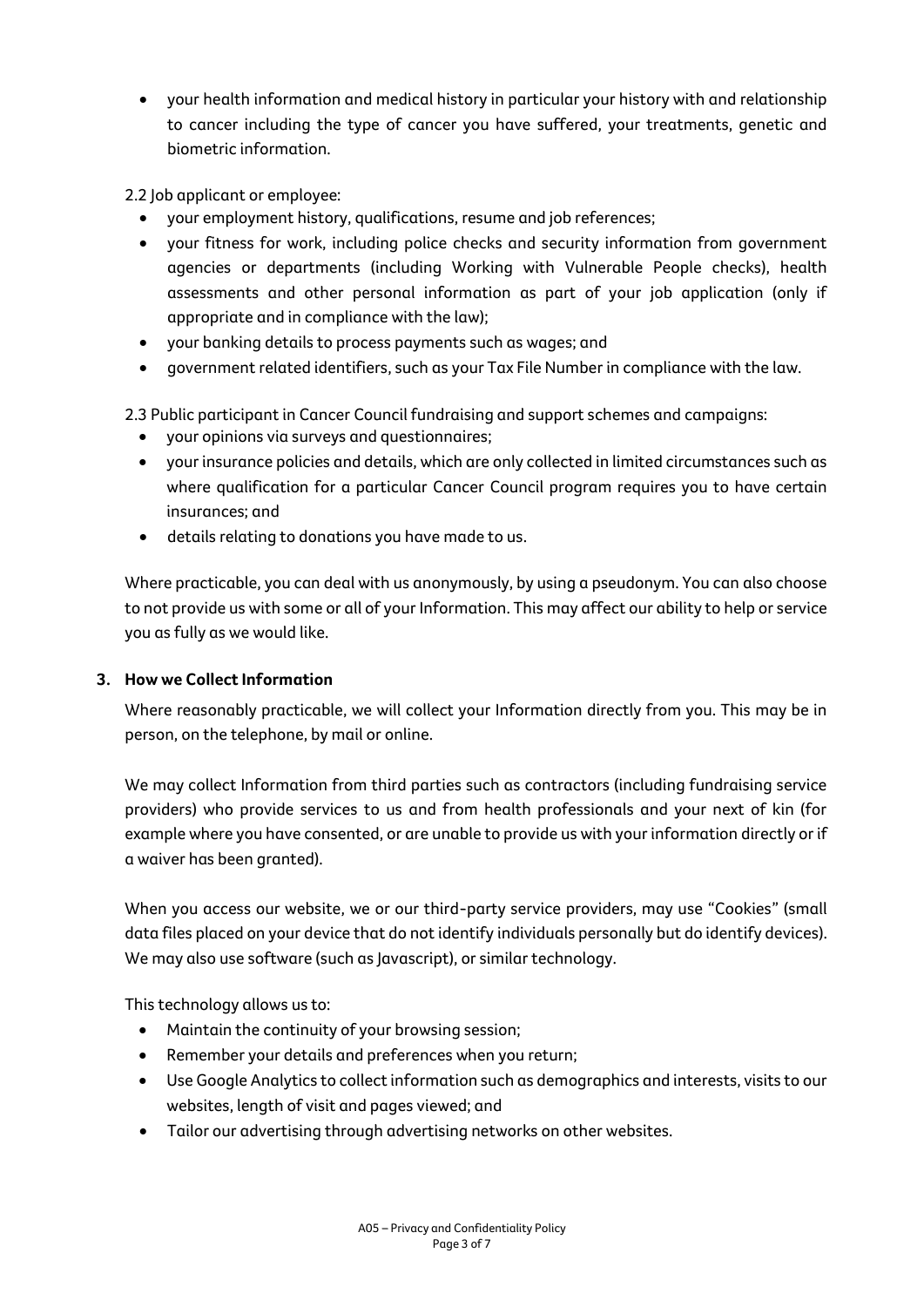You can set your browser to notify you when you receive a Cookie and this will provide you with an opportunity to either accept or reject it in each instance. Please note that if you do this, it may affect some of the functions on our website.

We may also gather your IP address as part of our business activities and to assist with any operational difficulties or support issues with our services. This information does not identify you personally.

When you use our mobile applications, we may collect Information from you, such as your profile, location and other relevant information, which is used to provide our Services. By providing us with this information, you are consenting to our collection and use of this information.

# **4. How we Use Your Information**

In addition to collecting and using your Information in order to carry out our services, we collect and use your Information for the purposes explained below:

CCT may collect Information to conduct and/or fund research into cancer causes, as well as prevention, diagnosis, treatment and survivorship. We also collect information to ensure we deliver our cancer support services effectively to our clients. Information collected for both these purposes is not used for direct marketing unless your consent is obtained for that purpose.

We may use Information, including your name, contact phone number, address and email address, to send marketing and promotional information by post, email, social media or telephone including SMS. You may opt-out of receiving direct marketing communications from us at any time. If you do not opt-out, we will assume we have your ongoing consent to send information and communications.

Depending on what services we are carrying out, we may collect Information for a number of purposes, including:

- To manage queries from or about a prospective, current or past employee;
- To provide information and support services, and to evaluate and report on these services;
- To provide information about cancer risk factors, such as UV exposure, tobacco and obesity, and to seek your support for campaigns;
- To facilitate your participation, including through making travel and other logistical arrangements;
- To enable individuals to assist us with volunteering, community fundraising, advocacy and other activities where we seek the community's assistance; and
- Communicating with individuals in relation to our operations, activities and objectives, to verify their identity, to improve and evaluate our programs and services and to comply with applicable laws.

Whenever practicable, we will provide you with a collection statement setting out the purpose for the collection and how you can contact us regarding your Information.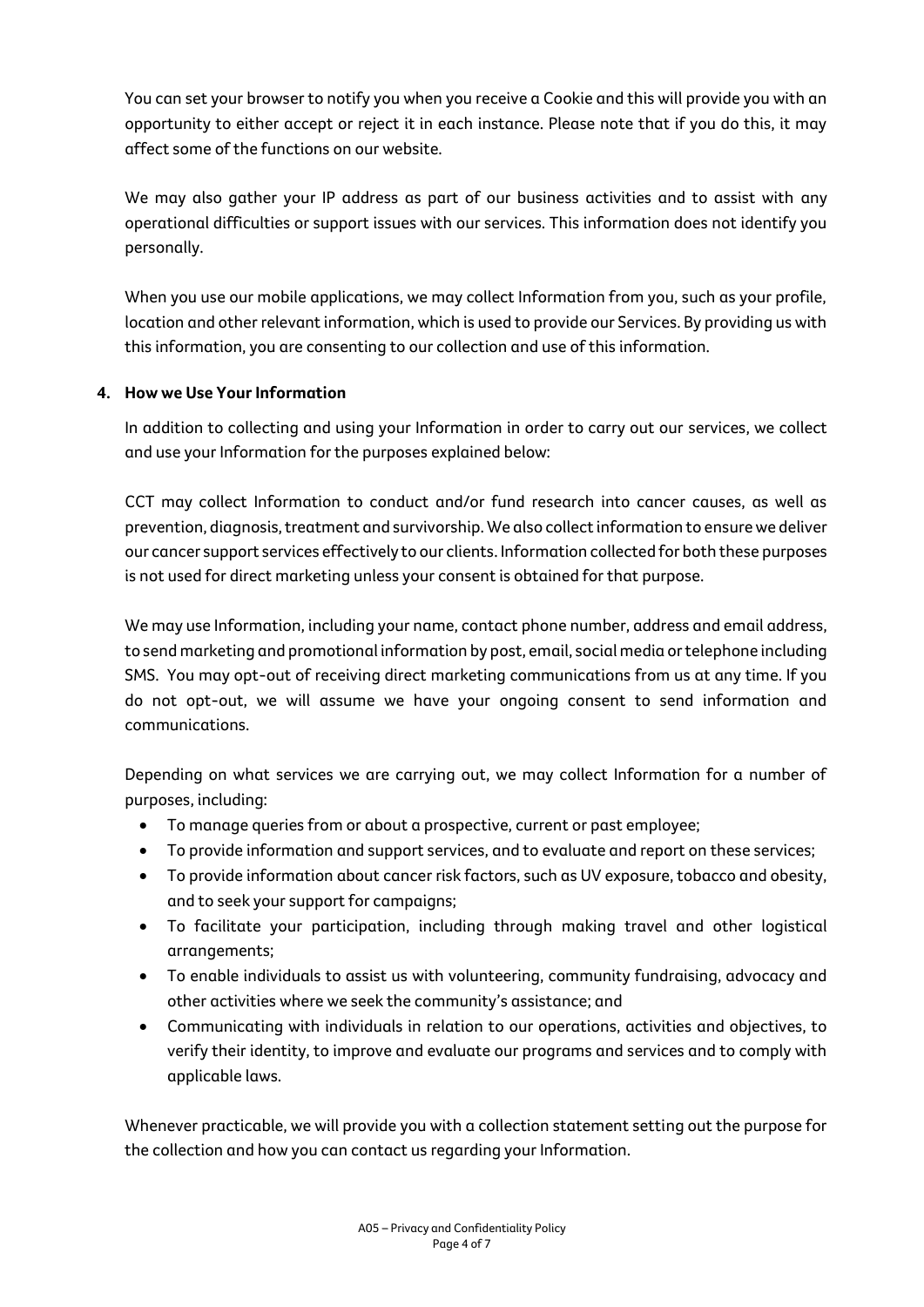## **5. Use and Disclosure of Your Information**

CCT will endeavour at all times to:

- Only use or disclose Information about an individual in ways that are consistent with an individual's reasonable expectations.
- Only use or disclose information about an individual for the purpose it was collected unless the person would reasonably expect such use or disclosure.
- Take reasonable steps to make sure that the Information collected, used or disclosed is accurate, complete and up to date.
- Take reasonable steps to protect the Information it holds from misuse and loss, and from unauthorised access, modification, or disclosure.
- Take reasonable steps to destroy information if it is no longer needed or permanently deidentify personal information if it is retained for historical or trend purposes.
- Only transfer Information to a recipient in a foreign country in circumstances where the information will have appropriate protection that is consistent with the National Privacy Principles.
- Only release de-identified research information to researchers who have;
	- o Complied with the requirements of CCTs Data Access Policy, and
	- o Provided evidence that they have obtained Ethics Approval from an appropriate Human Research Ethics Committee (HREC), in accordance with the legally binding guidelines issued by the National Health and Medical Research Council (NHMRC), and
	- o If required, have entered into a Memorandum of Understanding with CCT regarding limitations to the use of the requested data.

Other disclosures may include:

- External service providers : to health care professionals, lawyers, counsellors, auditors, financiers, volunteers, agencies and not-for-profits that provide us or you with services (only in limited and appropriate circumstances necessary to carrying out our Services);
- Other charities: we may provide de-identified statistical information to other charities for marketing purposes;
- Contractors and service providers: who perform services on our behalf, such as mailing houses, printers, information and web based technology services providers (including interstate or offshore cloud computing service providers), archiving services, database contractors and marketing agencies to perform services on our behalf;
- Partners in our education and training programs: who may liaise with you to facilitate your participation and provide post-program support
- Cancer Council Australia and other affiliate State and Territory Cancer Councils.

# **6. Security of Your Information**

CCT stores Information electronically and in hard copy. We will take all reasonable steps to secure Information and protect it from misuse, interference or loss and from unauthorised access, modification or disclosure. Some of the ways we do this include:

- storage of electronic Information using a password protected electronic database;
- storage of hardcopy Information on secure premises only accessible by authorised people;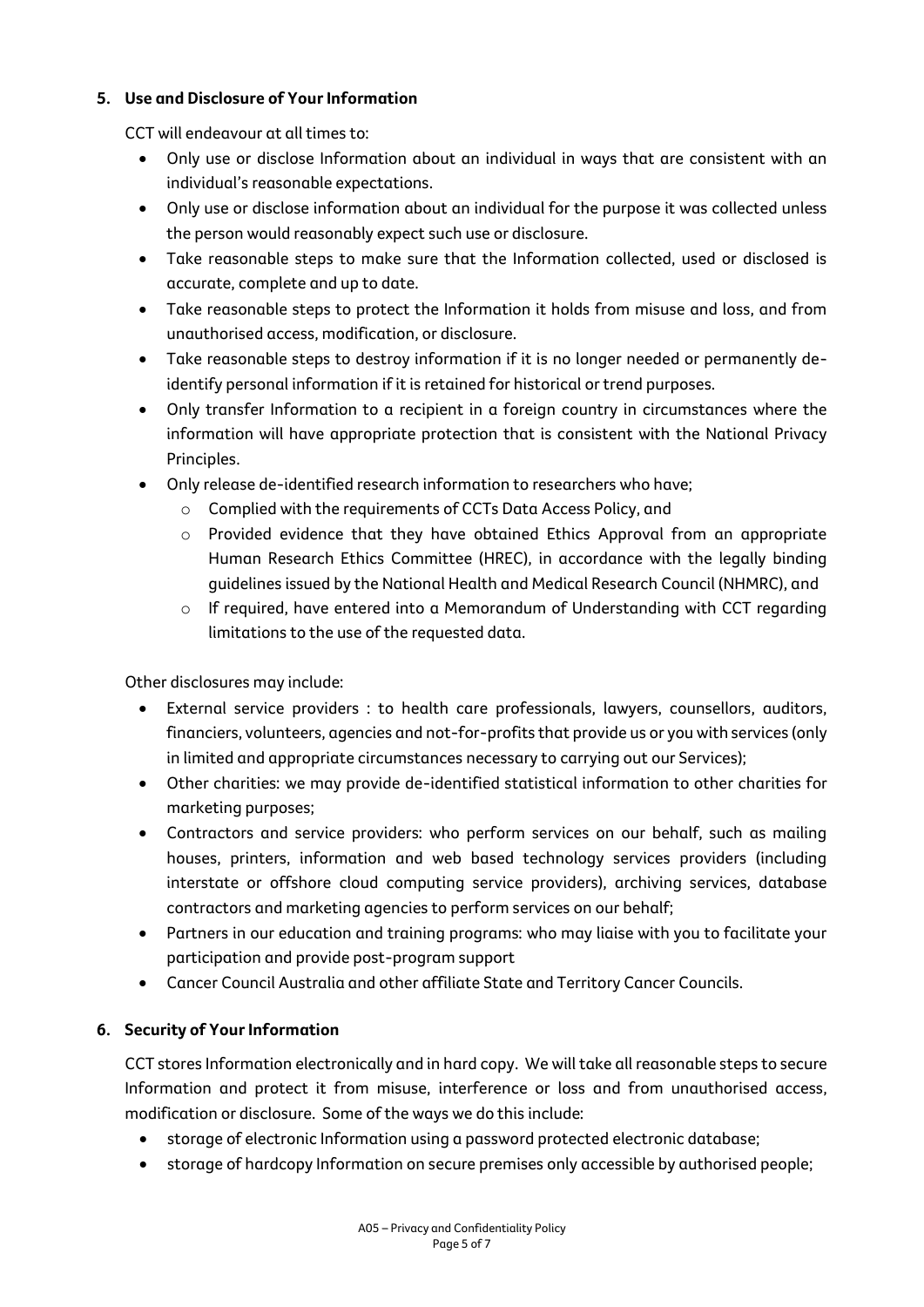- using Secure Socket Layer ( SSL) certificates for encrypting your credit card and debit card numbers;
- financial information is encrypted on our servers and access to this information is restricted to authorised CCT staff; and
- backing up and archiving Information using secure archiving services.

Where Information is stored with a third party, we have arrangements which require those third parties to maintain the security of the Information. We take reasonable steps to protect the privacy and security of that Information. If you communicate with us via email or over the internet we cannot guarantee its security. If you believe that any of the Information we may hold about you has been compromised in any way please let us know immediately so that we can investigate.

# **7. How to Access Information**

CCT will give an individual access to Information it holds about that individual on request, and subject to the applicable privacy laws. If CCT holds Information and the individual is able to establish that the Information is not accurate, complete or up to date we will take reasonable steps to correct that information.

If for any reason we deny access to any part of the Information that is requested, we will provide reasons for denial of access or correction.

## **8. How to update your Information**

You can ask CCT to correct or update Information we hold about you at any time. We will need to verify your identity before making any corrections or changes to your information. We also have obligations to take reasonable steps to correct Information we hold once we have been notified that it is inaccurate, out-of-date, incomplete or irrelevant or misleading for the purpose for which it is held.

If you require access to, or wish to update your Information, please contact us directly.

### **9. Complaints**

If you wish to make a complaint about our handling of your Information, please contact us. To provide you with an appropriate response, we will investigate your complaint and endeavour to provide you with a response within 30 days of receipt of your complaint. If you are not satisfied that your complaint has been resolved by us, you may make a complaint to:

The Office of the Australian Information Commissioner (OAIC) which deals with complaints under the Privacy Act 1988 in relation to personal information. The OAIC can be contacted at:

Website: http://www.oaic.gov.au/about-us/contact-us-page Telephone number: 1300 363 992 In writing: Office of the Australian Information Commissioner GPO Box 5218, Sydney, NSW, 2001